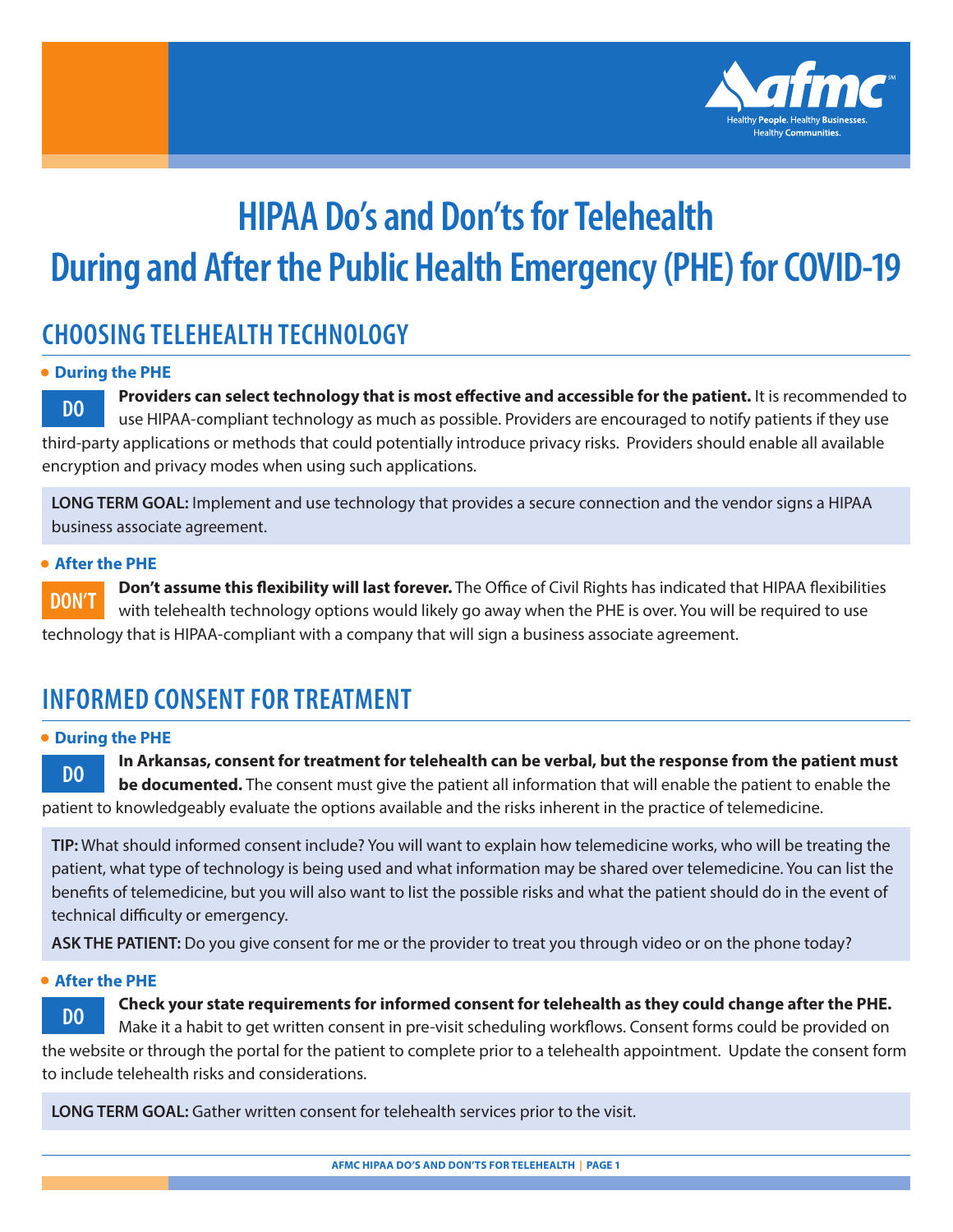

# **HIPAA Do's and Don'ts for Telehealth During and After the Public Health Emergency (PHE) for COVID-19 (CONTINUED)**

### **BEST PRACTICE FOR ALL TELEHEALTH VISITS**

#### **• Confirm patient identity**

**At the beginning of the telehealth visit, do confirm the patient identity before sharing patient information.** 

Ask the patient to give you identifiers to make sure they are the correct patient: name, date of birth, address, etc. If there are others in the room with the patient, ask them to introduce themselves and document their attendance. **DO**

#### **• Confirm patient identity**

**Don't assume you have the correct patient for the visit.**

Always confirm patient identity.

#### **• Share staff identity**

**DO**

**DON'T**

**After you confirm the patient identity and others in the patient's room are introduced,** identify all persons in the provider room including nurses, providers and support staff.

#### **• Share staff identity**

**Don't assume that the patient or their visitors know the provider or staff members.**  Always introduce yourself.

#### **• Secure room**

**DO**

**DON'T**

**Encourage patients to attend telehealth visits in a secure room.** Also, let the patient know that you have taken steps to secure your room, the security of the technology you are using and any precautions you have taken to keep their patient information secure. Even with precautions, there are potential risks to using this technology, including interruptions, privacy risk and technical difficulties.

**ASK THE PATIENT:** Before we begin the visit, for the security of your information, is your room secure where no one else can hear us?

#### **• Secure room**



**Doing telehealth visits in public areas or in group settings where others can overhear** patient information is discouraged for protection of privacy.